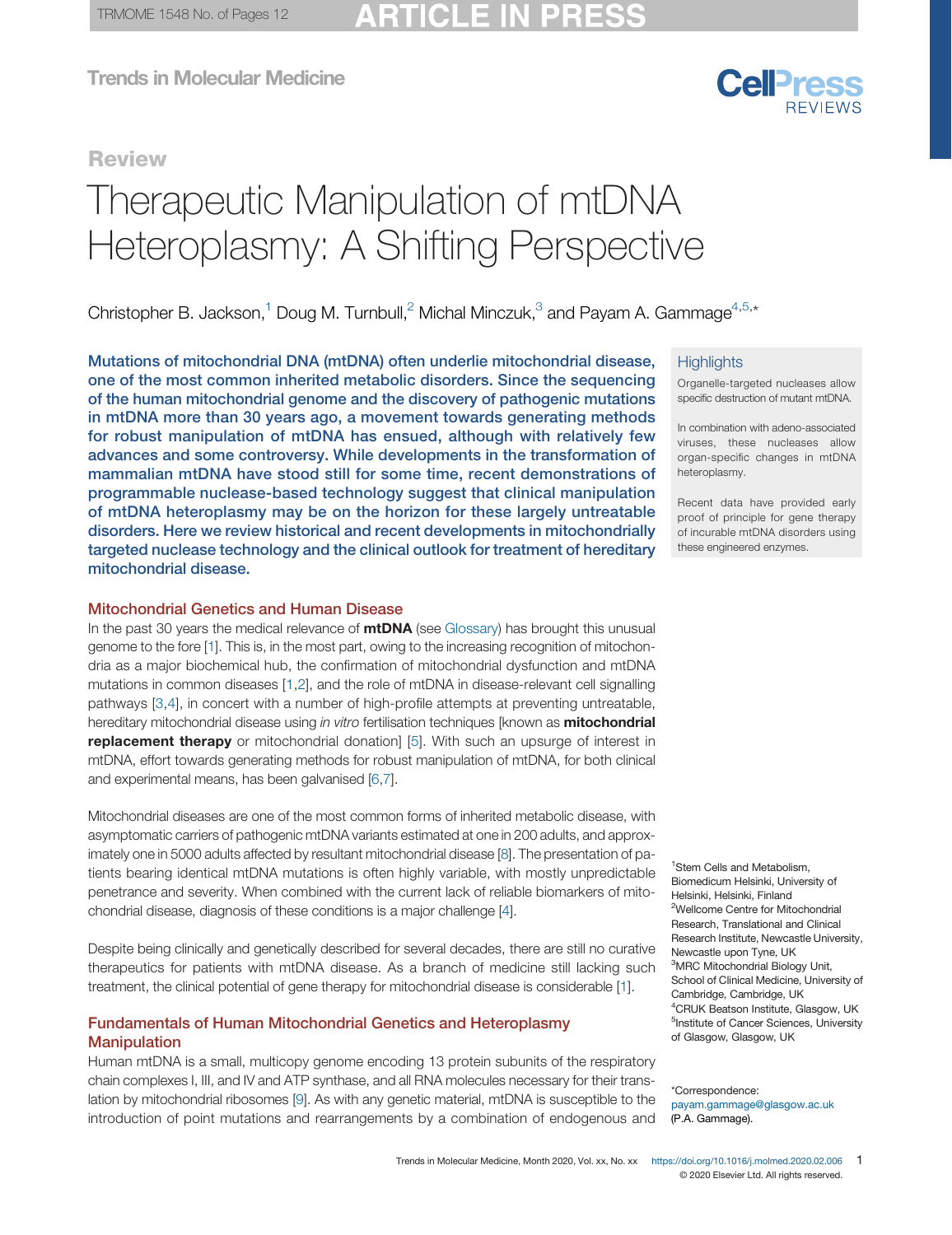

<span id="page-1-0"></span>exogenous factors, and these genetic lesions are observed in human mitochondrial disease [[8,10](#page-10-0)]. However, as mtDNA is multicopy, mutated genomes can coexist with wild-type genomes, a state termed **heteroplasmy** (Figure 1A).

For the impact of heteroplasmic mtDNA mutations to biochemically and clinically manifest, the ratio of mutated to nonmutated mtDNA has to exceed a certain upper limit, a phenomenon known as the **threshold effect** (Figure 1B) [[10](#page-10-0)]. This effect is mutation specific, with large deletions of mtDNA that encompass several genes generally manifesting at lower heteroplasmic levels (~60%) than single point mutations. These thresholds also vary between individuals with the same mutation as well as between tissues in a single patient (Figure 1A,B).

While there is general agreement on the maternal inheritance of human mtDNA, the exact mechanisms of the inheritance and segregation of mtDNA, from tissues to populations, remain a matter of debate. A genetic bottleneck during female gamete development has been identified as the major source of variance between generations, often resulting in unaffected mothers bearing children with severe mitochondrial disease (Figure 1A) [\[11\]](#page-10-0). Further complexity is added through mutation-specific variance, where the same mutation can be of variable distribution and pathogenicity within an individual as well as between individuals [\[10](#page-10-0)].



#### **Trends in Molecular Molecular Medicine**

Figure 1. Heredity of Mitochondrial DNA (mtDNA) Heteroplasmy and Clinical Mosaicism. (A) mtDNA heteroplasmy, a state in which wild-type (green circle) and mutant (yellow circle) mtDNA molecules coexist in a certain proportion with one another, is initially determined in primordial germ cells in the maternal lineage during embryogenesis, indicated by 'genetic bottleneck'. Once fertilised, the mutation load of the F1 generation can be unevenly distributed throughout the developing embryo, leading to mosaicism within and between the tissues of an individual. Mutations can also have tissue-specific impacts, leading to a complex clinical picture. (B) An example of within-tissue mosaicism of a single mutation of mtDNA from patient skeletal muscle. A cross-section stained for cytochrome c oxidase (COX) (brown) and succinate dehydrogenase (SDH) (blue) activity. This assessment indicates the contributions of the mitochondrial and nuclear genomes to mitochondrial dysfunction, as COX requires mtDNA-encoded subunits whereas SDH does not. When separate regions of such a tissue preparation are analysed (1, 2), the degree of COX deficiency is proportional to the mutation heteroplasmy.

Adeno-associated virus (AAV): nonenveloped, non‐integrating virus used to deliver DNA to target cell or tissue. Clustered regularly interspaced short palindromic repeats

(CRISPR)/CRISPR-associated

protein 9 (Cas9): Cas is guided by short RNA sequences – CRISPR – to specific DNA regions, which evolved as a specific prokaryotic defence strategy against phage infection. In contrast to ZFNs and TALENs, the Cas9 enzyme needs guide RNAs to target any given DNA sequence.

Cybrid: cybrid cells are generated by the fusion of a cytoplast (enucleated cell) derived from patients bearing mtDNA mutations with an immortalised cell lacking mtDNA (commonly referred to as ρ0). Through this process, cell lines with varying mutation heteroplasmy on similar nuclear genetic backgrounds can be created.

Double-strand break (DSB): through the activity of restriction endonucleases, DSBs are induced. In mitochondria, this results in the rapid degradation of linear mtDNA molecules.

Heteroplasmy: the co-occurrence of mtDNA molecules of different sequences in the same cell, whether natural polymorphisms or mutations.

#### Mitochondrial DNA (mtDNA): a

circular 16.5-kb molecule encoding 37 genes (two rRNAs, 22 tRNAs, and 11 mRNAs) in Mammalia.

#### Mitochondrial replacement therapy:

an approach to the prevention of mitochondrial disease inheritance by swapping mitochondria with mutated mtDNA molecules with healthy mtDNA-containing mitochondria in oocytes.

mtDNA copy number: the number of mtDNA molecules per cell.

Repeat variable diresidue (RVD): the two amino acid positions in each repeating TALE DNA-binding module that determine the binding specificity of that 33–35-aa module.

Threshold effect: a term used to describe the extent of mtDNA mutation burden that must be exceeded for a biochemical or clinical phenotype to manifest.

Transcription activator-like effector nucleases (TALENs): a TALE DNAbinding domain fused to a DNA cleavage domain, engineered to target specific DNA sequences.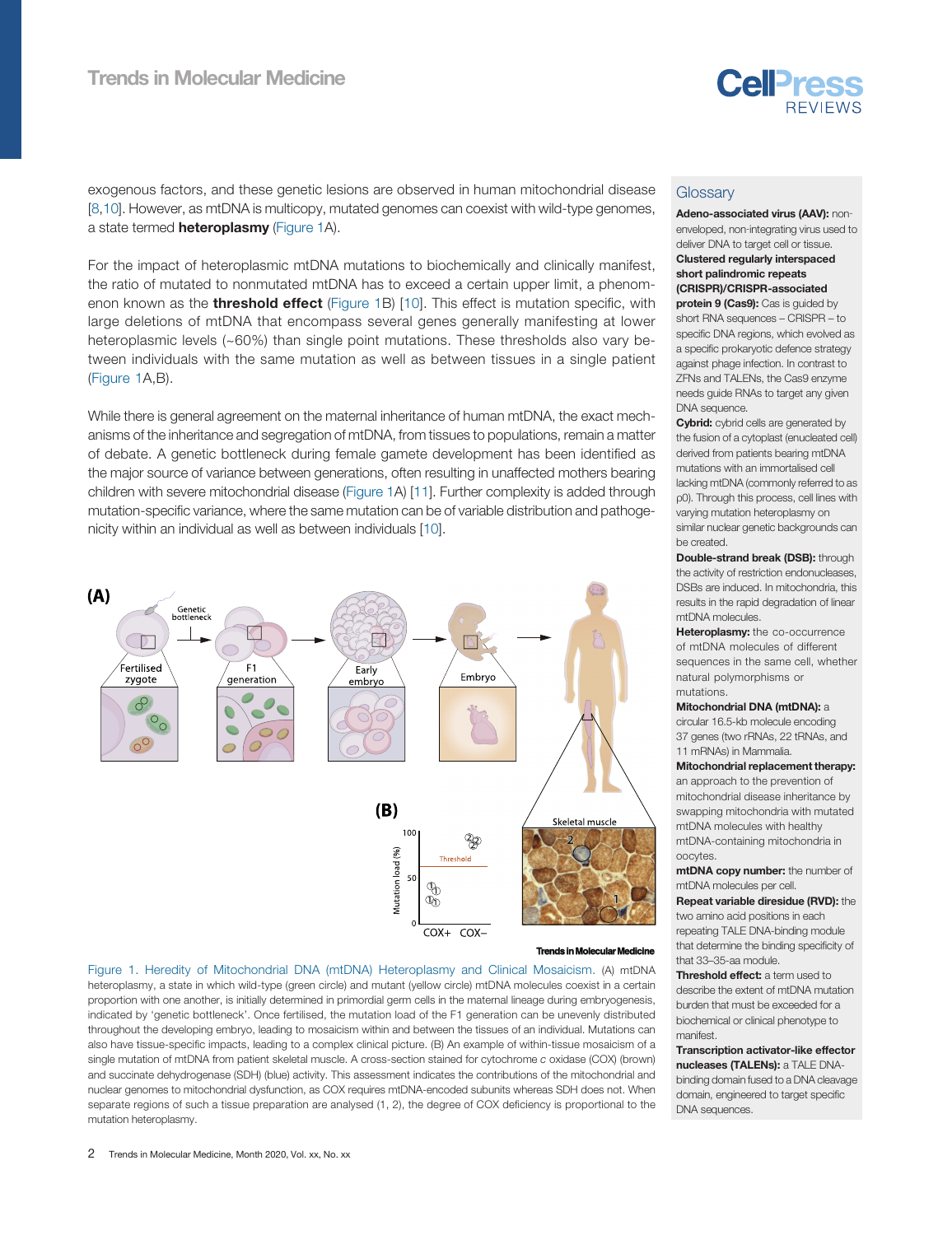# <span id="page-2-0"></span>Trends in Molecular Medicine



While the stochastic transmission of mtDNA continues to be a major clinical complication, the threshold effect has been the source of inspiration for numerous therapeutic strategies, aiming to reduce the heteroplasmy of deleterious variants to alleviate disease through both direct and indirect targeting of pathogenic mitochondrial genomes [\[12](#page-10-0)], an approach often referred to as heteroplasmy shifting. This approach takes advantage of the multicopy nature of mtDNA and the functionally recessive nature of virtually all pathogenic mutations in mtDNA [[13](#page-10-0)]. As heteroplasmic mtDNA mutations coexist with wild-type mtDNA, shifting mtDNA heteroplasmy below the pathogenic threshold in somatic tissues offers a rational approach to the treatment of primary mitochondrial disease [[13\]](#page-10-0) (Figure 2A).

Zinc-finger nuclease (ZFN): a zincfinger DNA-binding domain fused to a DNA cleavage domain, engineered to target specific DNA sequences.



**Trends in Molecular Molecular Medicine**

Figure 2. Manipulating Mitochondrial DNA (mtDNA) Heteroplasmy with Engineered Mitochondrial Nucleases. (A) A schematic of therapeutic mtDNA heteroplasmy manipulation based on in vitro observations. An initial heteroplasmic ratio with a corresponding mitochondrial defect is rapidly altered by treatment with mitochondrially targeted nucleases specific to the mutation in question. A brief, temporary depletion of total mtDNA copy number may follow, with ensuing rounds of DNA replication resulting in shifted mtDNA heteroplasmy away from the mutant, with concomitant improvements in mitochondrial function. (B) Mitochondrially targeted nucleases currently used for heteroplasmy manipulation. mitoRE, mitochondrially targeted restriction endonuclease; mtZFN, mitochondrially targeted zinc-finger nuclease; mitoTALEN, mitochondrially targeted transcription activator-like effector nuclease. All classes of nuclease are expressed in the cytoplasm and imported into mitochondria via the TIM/TOM machinery (not depicted). Once within the mitochondrial matrix, the mutant haplotype is specifically bound. Proximal FokI domains dimerise and introduce a double-strand break, which results in rapid turnover of the cleaved mtDNA by, possibly among others, the known mitochondrial exonuclease activity of Pol γ and MGME1. (C) Putative mtZFN target site for m.8993T>G and the structure of zinc-finger protein (ZFP) (white) bound to a cognate DNA target (blue). Green spheres indicate zinc atoms. Zoom panel exemplifies protein–DNA interaction (PDB 1P47 [\[67](#page-11-0)]). (D) Putative mitoTALEN target site for m.8993T>G and the structure of TALE (white) bound to a cognate DNA target (blue). Zoom panel exemplifies protein–DNA interaction (PDB 3UGM [\[68\]](#page-11-0)).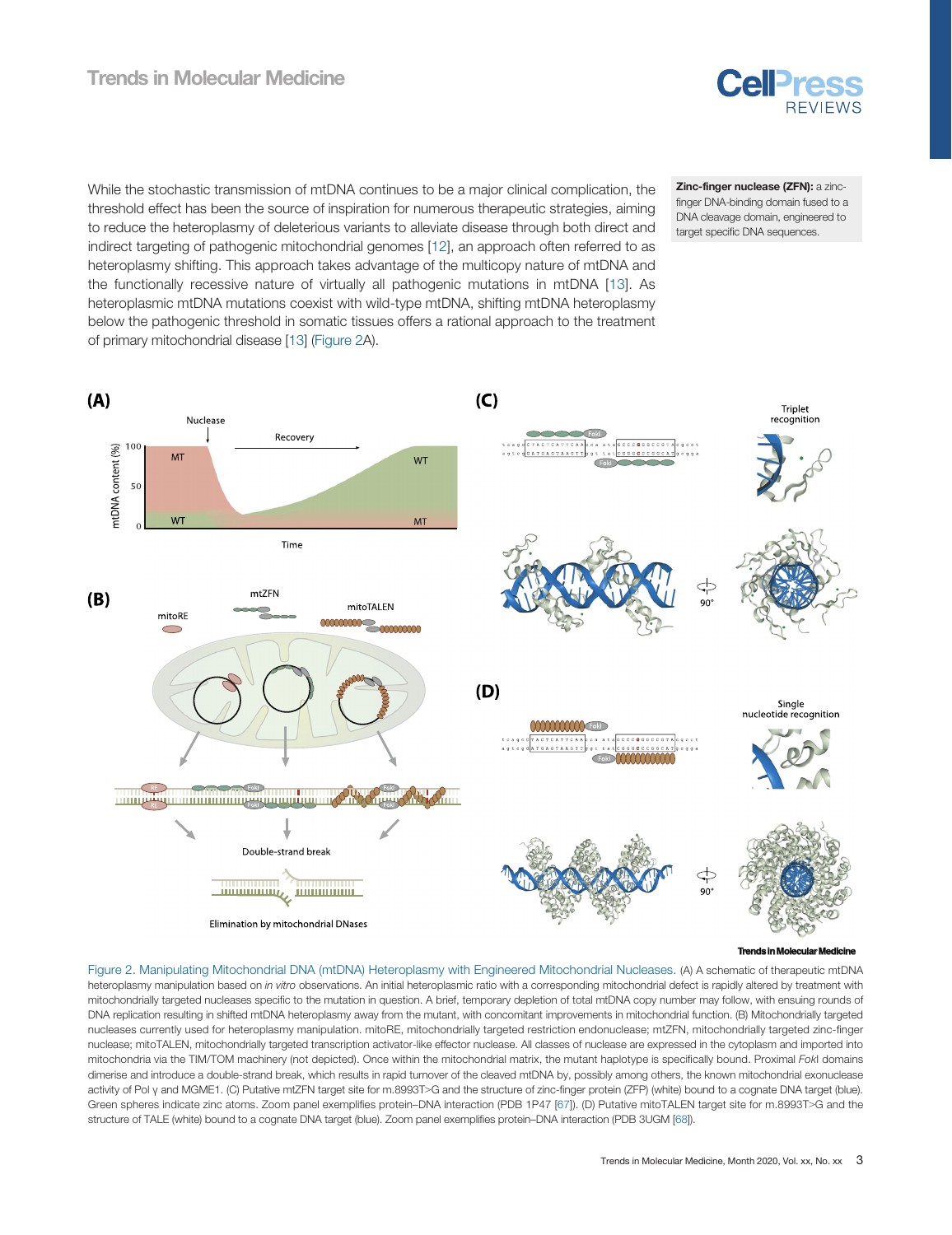

Many avenues to the manipulation of mtDNA heteroplasmy have been explored, including: upregulation of mitochondrial turnover [\[14](#page-10-0),[15\]](#page-10-0); the use of antisense oligonucleotides to block mutant mtDNA replication [\[16](#page-10-0)]; xenotopic expression of DNA recombination enzymes [\[17](#page-10-0)]; the use of mitochondrial toxins [\[18](#page-10-0)]; general toxins [\[19](#page-10-0)]; G-quadruplex-binding agents [[20\]](#page-10-0); and the application of programmable nucleases [\[21,22](#page-10-0)]. It is the lattermost of these approaches that we discuss in detail ([Figure 2B](#page-2-0)).

#### Experimental Origins of Direct Heteroplasmy Manipulation

The first reported heteroplasmy shifting approaches made use of peptide nucleic acid (PNA) oligomers [\[16](#page-10-0),[23](#page-10-0)]. PNAs are synthetic polymers comprising canonical DNA bases linked in series through a repeating N-(2-aminoethyl)-glycine backbone by peptide bonds. The absence of negatively charged phosphates in PNA, compared with DNA, was seen as advantageous with regard to mitochondrial import competence, as the electrochemical potential across the inner mitochondrial membrane (IMM) sits at ~−180 mV, effectively precluding the import of DNA and RNA molecules. Once within mitochondria, the binding of a PNA molecule to a specific mutant mtDNA sequence, but not wild type, was predicted to preferentially block the replication of mutant mtDNA, thereby shifting mtDNA heteroplasmy in a replication-dependent fashion. Initial work reported encouraging results, with specific stalling of DNA replication through PNA binding to mutant mtDNA templates in vitro [\[16\]](#page-10-0). However, later efforts that conjugated PNA oligomers to mitochondrial targeting sequences (MTS) or positively charged triphenylphosphonium moieties that facilitate the mitochondrial uptake of small molecules [\[23](#page-10-0)–25] failed to demonstrate mtDNA heteroplasmy shifts in cultured cells. More recently, MTS-mediated delivery of PNA 4-mers to the mitochondrial matrix of living cells has been achieved [[26](#page-10-0)]. However, PNAs of at least 7-mer length would be required for a unique site in mtDNA to be targeted, and whether single-stranded mtDNA at the replication fork is readily bound by PNA remains to be determined. A similar approach has also emerged attempting to achieve mtDNA mutation-specific antireplicative effects using imported RNA molecules [\[27\]](#page-10-0). However, in addition to the question of single-stranded mtDNA accessibility at the replication fork, the import of RNA into mammalian mitochondria is contentious, with strong evidence against the existence of any efficiently operating pathway [[7\]](#page-10-0).

The earliest experiments in the field of nuclease-mediated heteroplasmy shifting used mitochondrially targeted restriction endonucleases (mitoREs), highly specific bacterial endonucleases that target and cleave specific foreign sequences in the 'innate immunity' restrictionmodification system of bacteria [[28\]](#page-10-0). This approach was first explored using a mitochondrially targeted form of the restriction endonuclease Pstl, which was capable of depleting mtDNA copy number when expressed in mouse cells containing mtDNA with a PstI recognition site [[28](#page-10-0)]. Heteroplasmy shifting activity was also demonstrated when a hybrid cell line containing both rat mtDNA (bearing two PstI sites) and an alternative mouse mtDNA (without any PstI sites) was transfected with the same mitoPstI construct, resulting in a specific shift towards the mouse haplotype [\[28](#page-10-0)]. In later work, a mitochondrially targeted form of SmaI was used in patient-derived cybrid cells, exploiting a unique Smal recognition site introduced by the pathogenic mtDNA variant m.8993T>G, associated with neuropathy, ataxia, retinitis pigmentosa (NARP) syndrome. This resulted in complete elimination of the m.8993T>G allele within 48 h, accompanied by improvement in measures of mitochondrial physiology [\[29](#page-10-0),[30\]](#page-10-0).

Besides an unidentified form of copy number control, which both maintains stable cellular mtDNA copy number over time and ensures the recovery of copy number following nucleolytic cleavage of mutant mtDNAs [\[31\]](#page-10-0), the precise mechanism underlying heteroplasmy shifts in these experiments was unclear. Initially, a lack of DNA repair in mitochondria was the speculated mechanism underpinning heteroplasmic shifts after the introduction of DNA **double-strand breaks (DSBs)** [\[31\]](#page-10-0).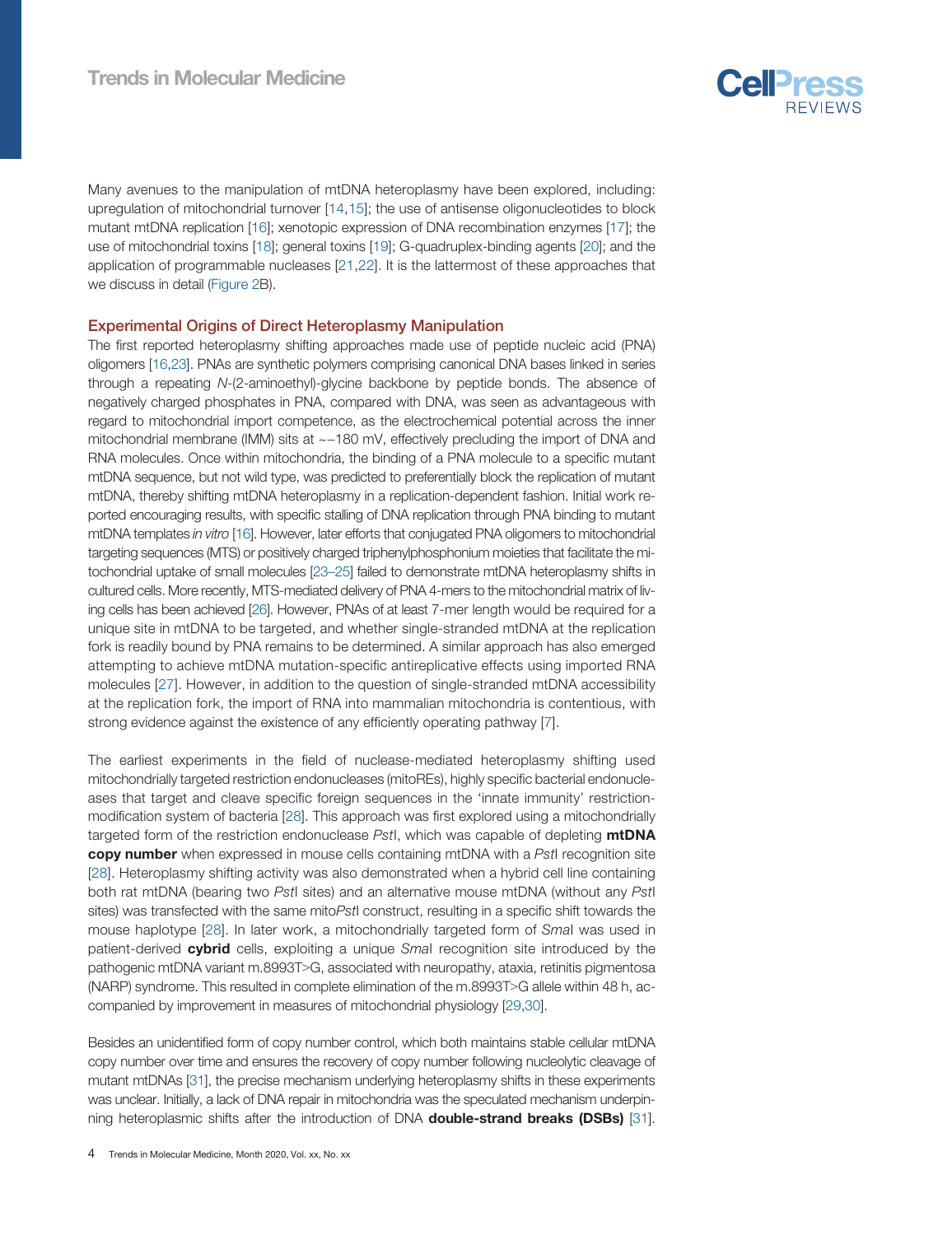

However, it has since been determined that, while not only lacking DSB repair, mammalian mitochondria possess a highly efficient mechanism for degradation of linear DNA molecules involving the exonucleolytic activity of the replicative mtDNA polymerase Pol γ, exonuclease MGME1 and the DNA helicase Twinkle [32–[34](#page-10-0)], underpinning the heteroplasmy-shifting capacity of DSBs in mtDNA. Nevertheless, while the mechanism underlying heteroplasmy shifts remained unclear, these early studies offered proof of principle for nuclease-mediated heteroplasmy shifting approaches, tempered by the reality that m.8993T>G is one of very few pathogenic mutations known to introduce a unique mitoRE site into mtDNA. Limited clinical application notwithstanding, mitoRE approaches developed further [35–[37\]](#page-11-0), culminating in the demonstration of large heteroplasmic shifts of a nonpathogenic mtDNA variant in the NZB/BALBc mouse model by means of the mitoRE ApaLI [\[36\]](#page-11-0) and later across multiple mouse tissues when delivered by adeno-associated virus (AAV) [[38,39\]](#page-11-0).

The use of mitoREs in heteroplasmy manipulation was the first significant step in nucleasemediated mammalian mitochondrial genome engineering. However, mitoRE approaches are profoundly limited by the availability of REs for any given site produced by mtDNA mutations, and the refractory nature of REs to the engineering of alternate DNA binding specificity rendered this avenue unsuitable for further development.

#### Heteroplasmy Shifting in the Era of Programmable Mitochondrial Nucleases

With longstanding efforts in nuclear genome manipulation yielding zinc-finger protein (ZFP) and transcription activator-like effector (TALE) technologies [\[40](#page-11-0)], early forms of both mitochondrially targeted zinc-finger nucleases (mtZFNs) and mitochondrially targeted TALE nucleases (mitoTALENs) were soon to follow [[21](#page-10-0),[22,](#page-10-0)[41\]](#page-11-0). The principle of both technologies lies in sequence specific DNA-binding domains, delivered to mitochondria using MTS peptides, coupled to the functionally dimeric, sequence nonspecific endonuclease domain from the RE FokI ([Figure 2B](#page-2-0)). This approach creates a DSB only when both monomers are bound to the target DNA, limiting off-target activity as the nucleolytic reagent is assembled and active only at the target site [[40\]](#page-11-0). For both mtZFNs and mitoTALENs, sequence specificity is conveyed via protein–DNA interactions through tandemly linked repetitive modules, varying at key nucleic acid-contacting residues that are derived from either eukaryotic (ZFP) or bacterial (TALE) DNA-binding proteins.

Two studies describing the use of clustered regularly interspaced short palindromic repeats (CRISPR)/CRISPR-associated protein 9 (Cas9) in mitochondria have been published in recent years [\[42,43\]](#page-11-0). However, the major hurdle to this approach – RNA import of guide RNA-containing molecules into mitochondria, an essential component of this programmable nuclease system – is not adequately addressed by the authors and these reports are replete with unconvincing data [\[7](#page-10-0)]. Further, Cas9 endonucleases are subject to target site limitations in terms of the length of site that may be efficiently targeted (typically ~15–22 bp) and the proscribed protospacer-adjacent motif (PAM). PAM sites are 2–6 bp sequences that are essential for the introduction of a DSB into DNA, varying between the Cas9 species used. The limitations in target site preference presented by even the most permissive PAM-bearing Cas9 variants would render a mitochondrial CRISPR/Cas9 approach unable to target the majority of pathogenic mtDNA mutations. Therefore, even if an efficient mitochondrial CRISPR/Cas9 platform were to be created, it would be of limited use in the context of therapeutic heteroplasmy shifting (see [Table 1](#page-5-0) for a summary).

# Development and In Vitro Use of mtZFN Technology

Zinc-finger nucleic acid-binding motifs are among the most abundant protein folds in eukaryotic biology. The capacity for DNA sequence-specific binding of Cys<sub>2</sub>His<sub>2</sub> ZFPs is mediated by repeating ~25-amino-acid (aa) ZFP modules, or fingers, that each bind a 3-bp sequence. This binding is coordinated 5′–3′ in a C-terminal to N-terminal orientation through hydrogen bonding in the major groove,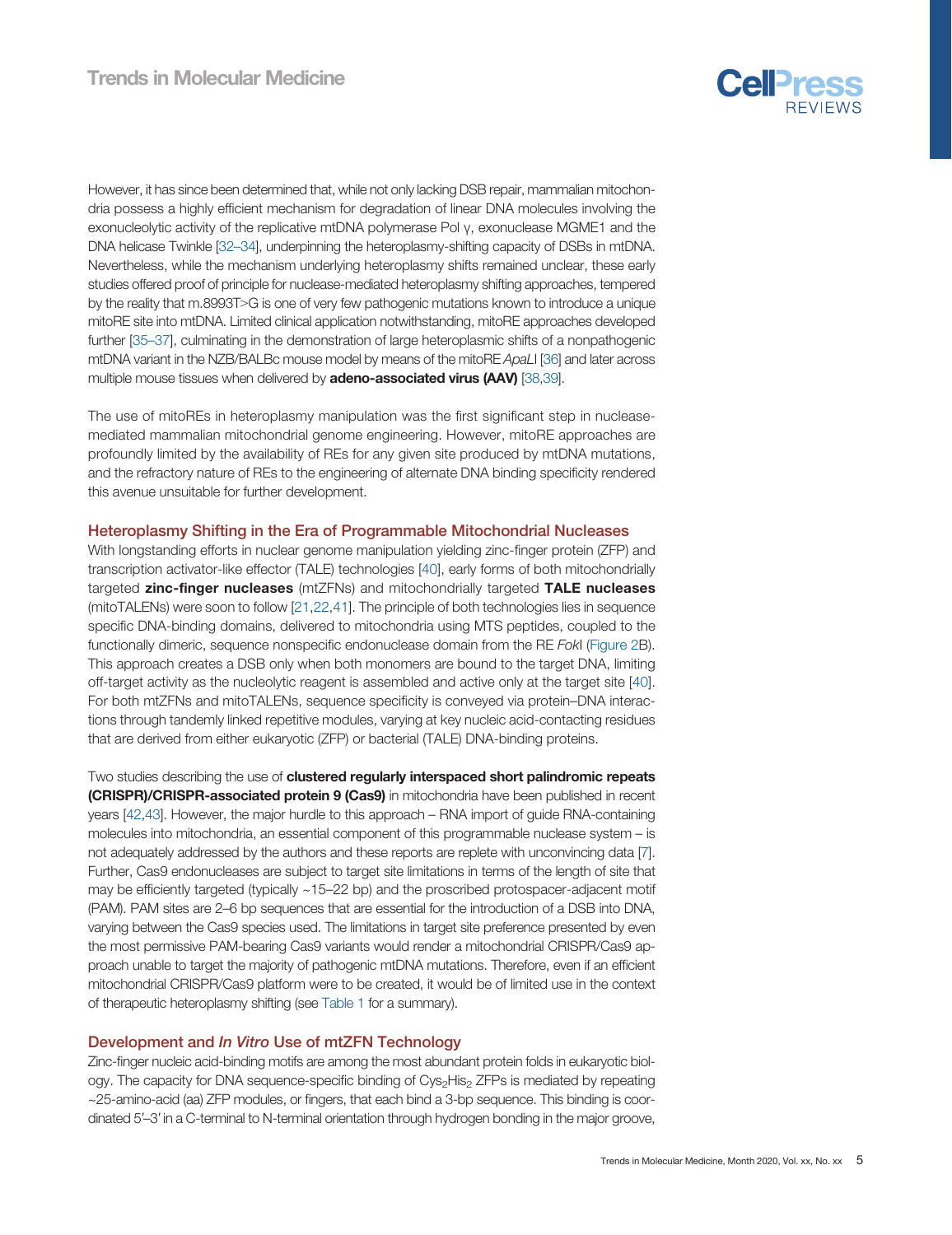

| Feature        | mtZFN                                                      | mitoTALEN                   | CRISPR/Cas9                                       |
|----------------|------------------------------------------------------------|-----------------------------|---------------------------------------------------|
| Motif          | $\beta\beta\alpha$                                         | <b>RVD</b>                  | Cas9/gRNA                                         |
| Interaction    | Protein-DNA                                                | Protein-DNA                 | RNA-DNA                                           |
| <b>Binding</b> | 1 ZFP:3 $(+1)$ bp                                          | 1 TALE:1 bp                 | 1 gRNA:18-22 bp                                   |
| Specificity    | 1 <sub>bp</sub>                                            | 1bp                         | Unknown                                           |
| Off target     |                                                            |                             |                                                   |
| mtDNA          | At high expression                                         | At high expression          | Unknown                                           |
| Nuclear        | Not detected                                               | Unknown                     | Unknown                                           |
| AAV compatible | Yes                                                        | Two capsids needed          | <b>Yes</b>                                        |
| Pros           | Small, highly specific,<br>several in-body clinical trials | Easy to design              | Easy to design                                    |
| Cons           | Difficult to design                                        | Large, limited target sites | Mitochondrial RNA import,<br>limited target sites |

#### <span id="page-5-0"></span>Table 1. Comparison of Engineered Mitochondrial Nucleases

with additional cross-strand contacts to the final nucleotide of the preceding triplet and nonspecific phosphate interactions [\[44](#page-11-0)] [\(Figure 2B](#page-2-0),C). These zinc-finger domains, originally characterised in the murine transcription factor zif268, comprise antiparallel β-strands and a zinc ion-stabilised α-helix formed through the invariant cysteine and histidine residues for which the fold is named, arranged in a ββα configuration. DNA binding is conveyed by the α-helical residues 1, 2, 3, and 6 of the ZFP [[44\]](#page-11-0) [\(Figure 2](#page-2-0)C), which when arranged in tandem using short flexible linkers, form an engineered, sequence-specific DNA-binding ZFP. In the case of engineered ZFPs, typically four to six fingers (12–18 bp target site) are used per monomer, providing a total binding site of 24–36 bp.

The rational construction of ZFPs from preselected libraries is challenging, as DNA binding of consecutive fingers is highly DNA/ZFP context dependent. As such, substantial libraries of candidate ZFPs and linkers were created using phage display [[44\]](#page-11-0), which have been further iterated to provide targeting depth that allows the generation of ZFPs to virtually any DNA sequence [\[45\]](#page-11-0).

The potential of zinc-finger-based approaches to mtDNA manipulation was first seen in the demonstration of site-specific methylase activity by a three-finger, monomeric, mitochondrially targeted ZFP specific to m.8993T>G, fused to DNA methyltransferase 3a  $[46]$  $[46]$ . The use of a nuclear export signal (NES) was essential for mitochondrial localisation of ZFPs in these experiments, as cryptic internal nuclear localisation signals form an intrinsic part of the ZFP motif. This work was further built on with a rudimentary mtZFN design for heteroplasmy shifting, where two FokI domains separated by a long, flexible linker are attached to a single ZFP monomer spe-cific to m.8993T>G [[41\]](#page-11-0). This early mtZFN design was capable of shifting heteroplasmy in cybrid cells but was limited to a single ZFP binding site (four fingers, 12 bp) and was a constitutively active nuclease, leading to undesired mtDNA copy number depletions that limited further use.

Early attempts at generating a dimeric mtZFN failed to produce efficacious reagents [[41](#page-11-0),[47](#page-11-0)] until an optimised architecture was designed capable of shifting m.8993T>G and 'common deletion' heteroplasmy in cybrid cells, demonstrating recovery of mitochondrial function in the latter [\[21\]](#page-10-0). While incorporating rational protein design alterations, these dimeric constructs also exploited an engineered form of FokI bearing mutations in the protein–protein dimerisation interface required for DSB induction [\[48,49\]](#page-11-0). These paired interface mutations in (+) and (−) versions of the endogenous FokI C-terminal domain result in electrostatic repulsion between (+)/(+) and (−)/(−) domains, demonstrating significantly diminished formation of homodimers and commensurate improvement of heteroplasmy shifting coupled to decreased mtDNA copy number depletion.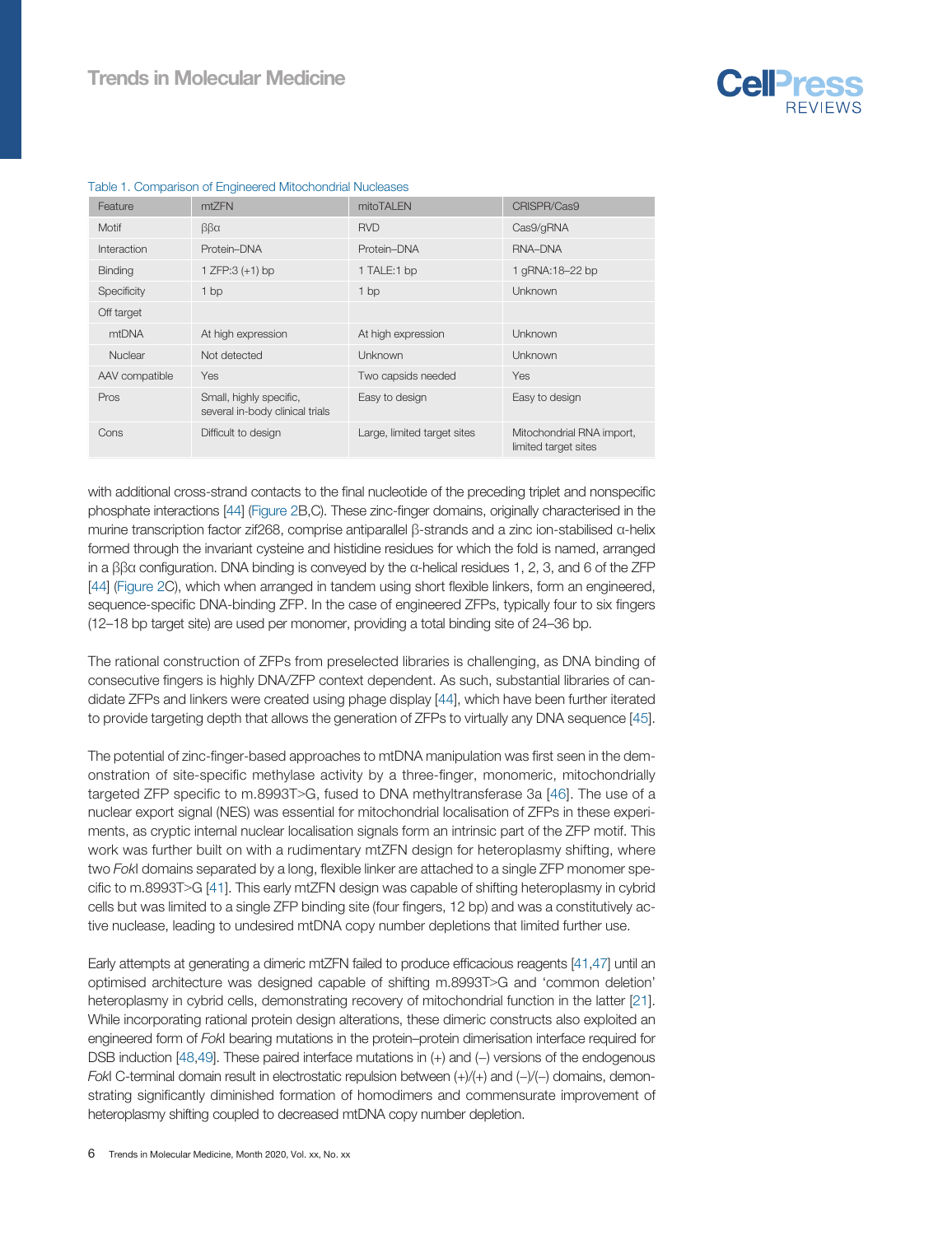

Later studies have detailed the variation in heteroplasmy shifting efficiency seen with these chimeric enzymes based on the rate of catalysis and associated off-target activity, resulting in nearcomplete elimination of mutant mtDNA with a single, transient treatment of mtZFNs when expression levels are fine-tuned [\[50](#page-11-0)]. This approach was subsequently used as an experimental tool to generate isogenic cell lines with variable mtDNA heteroplasmy, allowing assessment of metabolic rewiring in the presence of mtDNA mutation-derived metabolic dysfunction [\[51](#page-11-0)].

# Development and In Vitro Use of mitoTALENs

The TALE DNA-binding domains used in mitoTALENs are derived from Xanthomonas bacteria, which deliver TALEs into plant cells via type III secretion mechanisms to activate host promoters that enable infection and propagation [[52\]](#page-11-0). The DNA sequence-specific binding of mitoTALENs is mediated by 33–35-aa modules, formed of two α-helices linked by a loop, that each bind a 1-bp site in the major groove through two hypervariable or **repeat variable diresidues (RVDs)** contained in the loop region, with additional nonspecific phosphate interactions mediated by the helices [[52\]](#page-11-0) ([Figure 2](#page-2-0)B,D). The structural basis of TALE DNA-binding specificity, in stark comparison with ZFPs, is simple and mostly reproducible, with a minimal library of RVD modules encoding all base specificities [\[40](#page-11-0)]. However, this simplicity is coupled to limitations in DNA target site preference, in terms of sequence composition, length, and a strong preference for T in position 0 at the 5′ end of the binding site [[40](#page-11-0),[52\]](#page-11-0) [\(Figure 2](#page-2-0)D).

The development of mitoTALENs was first reported with data describing the manipulation of 'common deletion' and m.14459G>A point mutation heteroplasmy in cybrid cells, with recovery of mitochondrial function observed in the latter [[22](#page-10-0)]. Bacman and colleagues exploited the requirement for T at position 0 in the TALE binding site, which is produced in the complementary H-strand by the m.14459G>A mutation, resulting in a highly specific reagent to this site; an approach that is termed the  $T_0$  strategy. However, two major challenges faced the further development of mitoTALENs: first, achieving single-nucleotide binding specificity at mutation sites that are not N>A or N>T and cannot be targeted using a  $T_0$  strategy, and second, creating specific mitoTALENs with unconventionally short target sites that will be compatible with downstream gene therapy approaches such as AAV, which cannot easily deliver the length of DNA-encoding sequence required for full-length mitoTALENs as described in the original reports. Although mitoTALEN activity at target sites that do not permit the  $T_0$  strategy appears to be variable [\[22](#page-10-0)[,53\]](#page-11-0), some success was had in producing truncated TALE domains to allow AAV compatibility, at the cost of diminished binding specificity [[54](#page-11-0)].

mitoTALENs, or close variants thereof, have also been applied to: (i) manipulate the heteroplasmy of induced pluripotent stem cells (iPSCs) bearing the m.3243A>G and m.13513G>A mutations [[55,56](#page-11-0)]; (ii) induce single-strand breaks in mtDNA [\[57](#page-11-0)]; and (iii) shift the heteroplasmy of oocytes and oocyte–cytoplast fusions [\[53\]](#page-11-0). A further variant of TALE-based mitochondrial nuclease, where TALE DNA-binding domains are fused to the linker and catalytic domain of the monomeric homing endonuclease I-TevI from T4 phage, known as mitoTev-TALE, has also been reported [[58\]](#page-11-0). While this architecture appears capable of modest heteroplasmy shifting activity, inherent specificities associated with the TevI nuclease domain and linker, in addition to the difficulties associated with use of a constitutively active nuclease, are likely to limit further applications.

# Manipulating mtDNA Heteroplasmy In Vivo

The transition from cell cultures to autochthonous animal models of disease biology is a challenging process for any gene therapy. Translation of potential gene therapies for heteroplasmic mitochondrial disease are particularly vexed in this regard, as state-of-the-art methods for manipulating mtDNA do not currently allow directed generation of disease models to test emerging approaches. Presently, the only available model of pathogenic heteroplasmic mtDNA mutation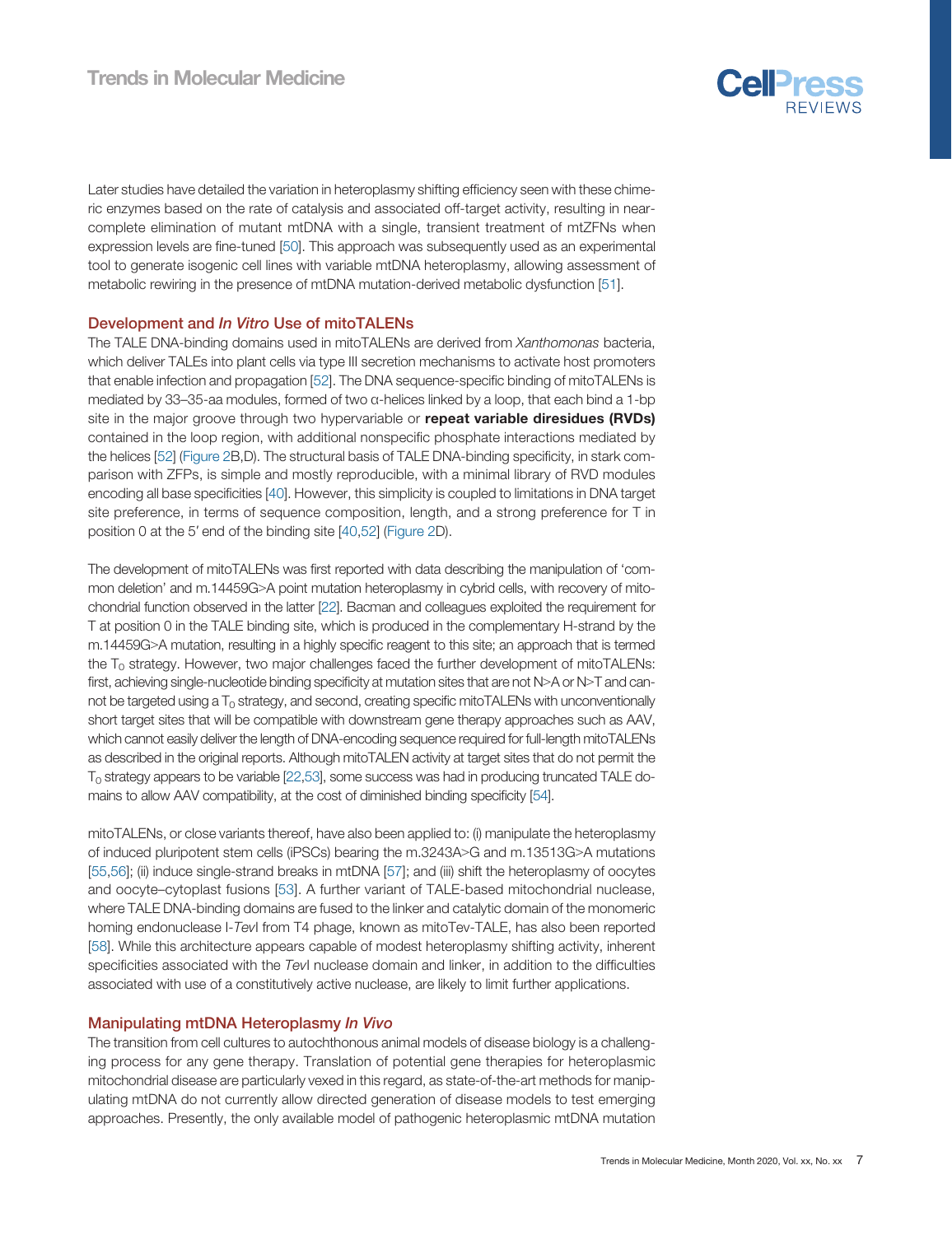

is the m.5024C>T mouse, generated through laborious random mutagenesis and extensive breeding/screening. This animal bears a heteroplasmic mutation in the acceptor stem of mitochondrial tRNA alanine (mt-tRNA<sup>Ala</sup>) and recapitulates molecular features of mitochondrial disease, such as tRNA instability, diminished mitochondrial translation, and metabolic indications of heart failure, at high levels of heteroplasmy [[59\]](#page-11-0). As such, the m.5024C>T model has been essential to proof-of-principle experiments for the in vivo manipulation of pathogenic mtDNA heteroplasmy by mtZFNs and mitoTALENs.

While the target organ and delivery site are major determinants of the medium used to convey therapeutic genetic cargo across gene therapies, the current gold-standard modality for somatic gene therapy is AAV (Box 1).

Several serotypes of AAV demonstrate specificity for skeletal and heart muscle (e.g., AAV6, AAV9, and engineered serotypes thereof) and despite limited DNA-packaging capacity, have remained the vector of choice for in vivo experiments using mitochondrially targeted nucleases. The first application of mtZFNs in vivo used the engineered AAV9-derived serotype AAV9.45, a liverdetargeted form of the wild-type AAV9 that exhibits approximately tenfold-lower transduction in the liver, a major off-target of the wild-type AAV [\[60\]](#page-11-0). By in vitro screening for heteroplasmy shifting activity in m.5024C>T mouse embryonic fibroblasts (MEFs), a pair of mtZFNs specific to a 28 bp binding site, including the m.5024C>T mutation, were selected. While the mtZFN-encoding sequences are, theoretically, of proportions amenable to packaging within a single AAV capsid (1.2– 1.4 kb per monomer), initial proof-of-concept experiments were performed using co-injected AAVs, with the two mtZFN monomers encoded in two separate AAV genomes. Using this approach, efficient viral transduction of the heart was achieved, and large shifts of mtDNA heteroplasmy (from ~70% to ~35% m.5024C>T) were detected 10 weeks after intravenous administration of AAVs in adult animals. These shifts were accompanied by commensurately increased steady-state levels of mt-tRNA<sup>Ala</sup> and, at optimised doses, improved mitochondrial metabolism in heart tissue with no detectable depletions of mtDNA copy number. Importantly, irrespective of dose employed, no evidence of off-target effects in the nuclear genome were observed [\[61\]](#page-11-0).

Proof of concept for the use of mitoTALENs in vivo utilised wild-type AAV9, also employing the coadministration of two AAV genomes, each encoding one mitoTALEN monomer. Following screening of mitoTALEN candidate pairs in MEFs, a pair of mitoTALENs specific to a 21-bp binding site, including the m.5024C>T mutation, exploiting the previously mentioned  $T_0$  strategy were selected. Focal injection of AAVs encoding these mitoTALENs into the tibialis anterior muscle led to variable shifts in heteroplasmy that were stable over time and linked to an increased mt-tRNA<sup>Ala</sup> steady-state level in animals demonstrating large shifts from a high-mutant-load baseline at 24 weeks post-injection [[62\]](#page-11-0). Following systemic administration of AAV in neonates, modest shifts in

#### Box 1. Adeno-Associated Viruses.

Naturally occurring AAVs of the Dependoparvovirus genus comprise a protein-only, unenveloped capsid formed of three structural proteins and do not encode a full complement of replicative or expression-associated viral genes required for a complete lytic cycle within their compact (~4.2 kb), single-stranded DNA genome [\[65\]](#page-11-0). Once within a given human cell, the AAV genome begins the lysogenic cycle, integrating into the AAVS1 locus on chromosome 21 through an incompletely understood mechanism mediated by inverted terminal repeats (ITRs). The replication and release of AAV capsids from the cell, completing the lysogenic/lytic cycle, is dependent on polymerases, helicases, and other transcription-effecting genes expressed by either adenovirus or herpesvirus. AAV infection is widespread among mammals and is not known to cause disease or significant immunogenicity, with numerous serotypes of AAV demonstrating significant tropism for individual tissues. Given their capacity to infect both mitotic and post-mitotic cells, to be maintained episomally, and the broad range of highly tissue-specific serotypes available, AAVs have outstripped previous gene therapy vehicles, such as adenoviruses or retroviruses, in all aspects but DNA packaging capacity.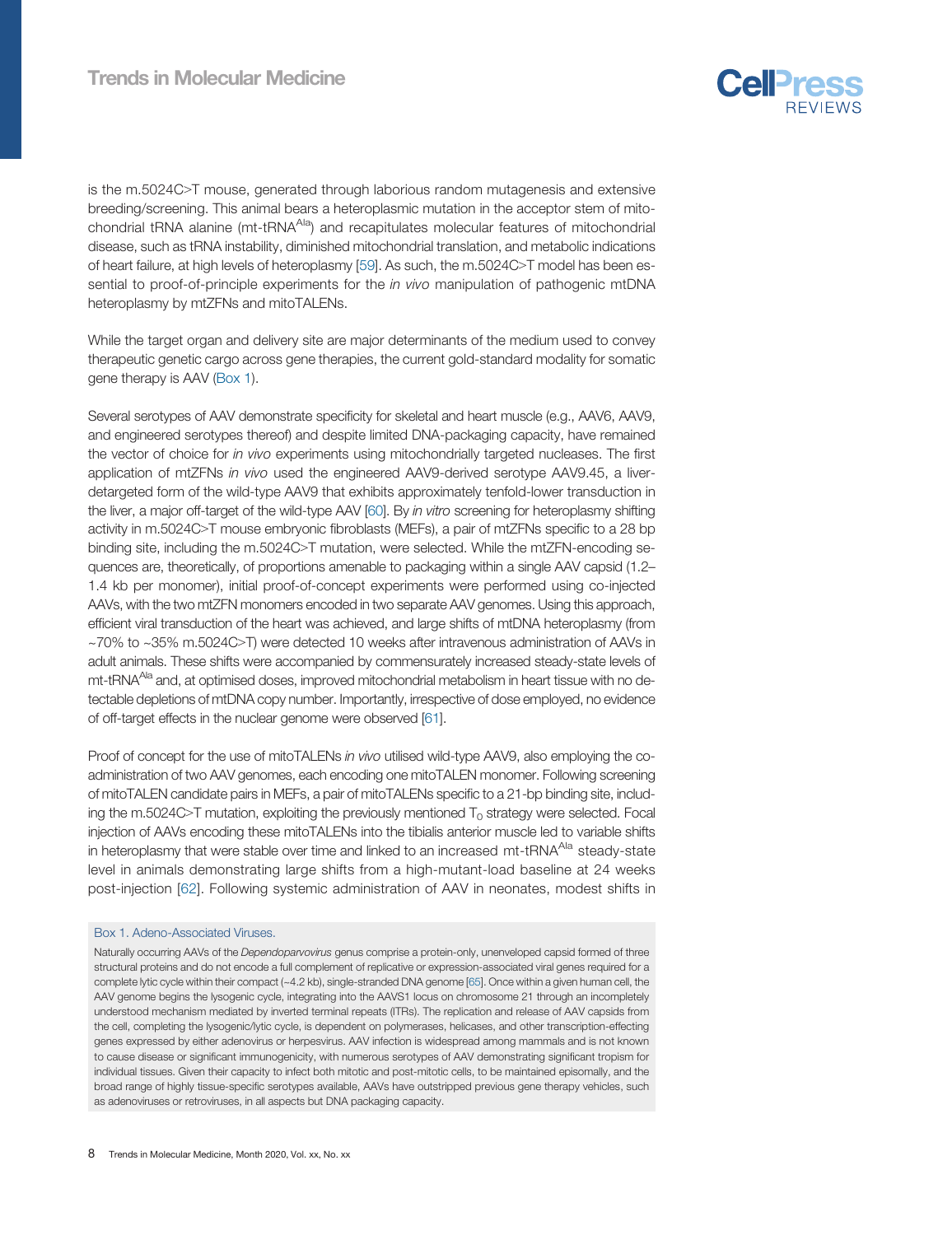

heteroplasmy (≤15% change) were also detected in heart and quadriceps muscles. Shifts of heteroplasmy by mitoTALENs were not associated with depletions of mtDNA copy number or the generation of deleted mtDNAs, as had previously been reported in connection with mitoREs; however, the effects of mitoTALENs on nuclear DNA were not assessed.

#### Clinical Outlook

At present, pre‐clinical data for mtZFN and mitoTALEN approaches appear encouraging. Both platforms permit re-engineering to target multiple mtDNA mutations in vitro [\[21](#page-10-0),[22,](#page-10-0)[53](#page-11-0)–56] and can be successfully translated to induce broadly similar shifts of mutation heteroplasmy across entire organs and muscle groups with rescue of molecular disease phenotypes in vivo [[60](#page-11-0),[61\]](#page-11-0). However, the following challenges still face both approaches in the transition to clinical trials.

#### Immunogenicity

While the immunogenicity of AAV capsids is a broadly discussed issue of relevance to most gene therapies [\[63\]](#page-11-0), the immunogenicity of the encoded transgene is often overlooked. In the case of engineered nucleases, an obvious source of potential immune activation is the FokI catalytic domain derived from bacteria. It is likely that, through the turnover of mitochondria by autophagy, peptides from the FokI domains of mitochondrial nucleases will be presented to T cells at the plasma membrane. In the case of mitoTALENs, the same issue is of relevance with regard to the TALE DNA-binding domain itself, which is of bacterial origin. Although it is currently unclear whether peptides from the FokI or TALE domains will mediate an immune response, this is an open question that remains to be addressed.

#### Off-Target Effects in Nuclear DNA and mtDNA

Assessing the safety of gene therapy is of paramount importance, and unexpected off-target effects in the genome are an ongoing concern. However, given the mitochondrial localisation of mtZFNs and mitoTALENs, these concerns are somewhat muted compared with nuclear DNA gene editing. This is because any rare off-target events in mtDNA, due to poor reagent specificity or nuclease overdose, do not result in the introduction of mutations into mtDNA but in the degradation of the genome containing the erroneous DNA DSB [\[32](#page-10-0)–34]. Thus, in a worst-case scenario, partial mtDNA copy number depletions could be observed. It is possible to attempt to circumvent this issue by predicting the optimal nuclease dosage and heteroplasmy shift efficiencies using mathematical modelling [[64\]](#page-11-0). However, any pathological effect of such partial depletions remains unclear, and in the context of newly engineered FokI domains, with up to 3000-fold-lower offtarget activity [[65](#page-11-0)], the issues of nuclease dosage seen with earlier obligatory heterodimeric iterations of this domain used in mitochondria [[50](#page-11-0)] seem unlikely to present a problem.

Owing to the mitochondrial localisation of these nucleases, nuclear DNA off-targets are unlikely to present an issue with the clinical translation of these technologies. While this possibility was investigated for mtZFNs, with no off-target activity in nuclear DNA identified [[61\]](#page-11-0), the same has not been demonstrated for mitoTALENs [\[62](#page-11-0)]. Nonetheless, further robust analysis of both the nuclear and the mitochondrial off-target milieu will be needed to allow the transition of these promising technologies from the laboratory to the clinic.

#### Reliable Generation of Specific Reagents

Both mtZFNs and mitoTALENs have shown activity at multiple mtDNA targets; however, the generation of effective reagents to a given target site is not guaranteed. ZFP engineering entails significant design redundancy, with recent developments allowing targeting depths of >100 pairs for a given 25-bp sequence [[45\]](#page-11-0) and near-complete modification of target loci with undetectable off-target activity in nuclear DNA [\[65\]](#page-11-0). By contrast, the engineering of TALE:DNA binding

#### Clinician's Corner

No curative therapies for mitochondrial disorders are available and treatment options are very limited. Typically, symptoms arise when mutated mtDNA molecules exceed a ~60% threshold, where the remaining healthy fraction can no longer compensate for the loss of function. Direct correction of mtDNA mutations (>300 known) in situ is not possible due to technical and, as is likely, biological reasons. The development of engineered nucleases targeted to mitochondria allows cleavage of the mutant mtDNA in a mixed or heteroplasmic, multicopy population. Subsequently, owing to robust mtDNA copy number control, the remaining normal copies of mtDNA replicate and repopulate treated cells. This 'shifting' results in a diminished proportion of mutated mtDNA molecules, potentially to subsymptomatic levels, which allows recovery of mitochondrial function.

The design of these nucleases is generally not limited by the sequence targeted. However, to date, these approaches have been exclusively limited to DNA-interacting protein modules such as mtZFNs and mitoTALENs. Owing to issues with targeting guide RNA to mitochondria and limited targetable sites in mtDNA, CRISPR/Cas9 is unlikely to present a viable route to heteroplasmy shifting.

Combining tissue-specific AAVs with these nucleases has been proven to be effective in preclinical mouse models of a mitochondrial tRNA mutation that presents with cardiomyopathy. These first reports of in vivo mitochondrial gene therapy demonstrate effective alteration of the mutation load in affected tissues of adult animals, a major conceptual advance towards gene therapy for heteroplasmic mitochondrial disease.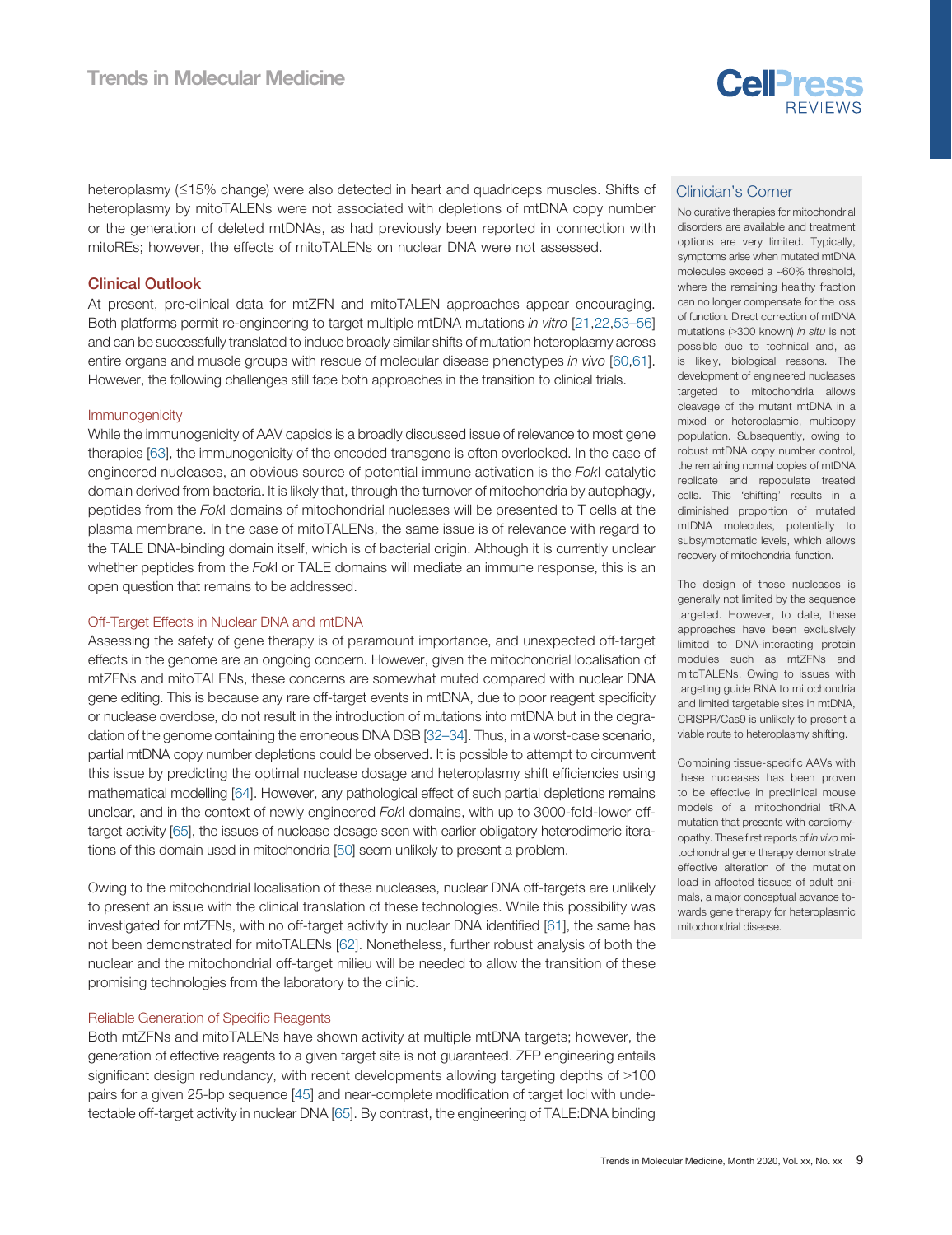

specificity is of far more limited scope, with significant preference for particular lengths of target site and DNA sequence composition [[52\]](#page-11-0). Although this may sometimes be advantageous (e.g., T<sub>0</sub> strategy), it also represents a significant limitation, and it is likely that the collection of effective mitoTALENs will be less extensive than that of mtZFNs.

#### Efficient AAV Packaging and Dosage

Developing the capability for the delivery of either mtZFNs or mitoTALENs by AAV at safe levels, compatible with current recombinant AAV manufacturing capacity and clinical guidelines, remains a major challenge [\[66\]](#page-11-0). The tactics employed in preclinical experiments thus far are unlikely to be of broader use, as the delivery of significant amounts of two separate AAVs into mice was required to detect heteroplasmy shifting activity by either programmable nuclease platform [[61,62](#page-11-0)]. If scaled to human dosage, these quantities of AAV would be impractically high and potentially unsafe. Thus, methods that allow a reduction in the administered titres of mitochondrial nuclease-encoding AAV will be key to clinical application. Improved AAV capsid specificity, temporary immunosuppression regimens, focal injection/delivery into the organ of interest, and/or packaging of mtZFN or mitoTALEN monomers in a single AAV capsid are potential ways in which this issue could be addressed. The clinical development of programmable mitochondrial nucleases will be likely to hinge on advances in these areas.

#### Concluding Remarks

Numerous approaches to shifting mtDNA heteroplasmy have been developed in parallel over the past few decades. During this time, nuclease-mediated heteroplasmy shifting in particular has matured from humble beginnings to robust technical platforms capable of efficiently shifting various mtDNA heteroplasmies at will, both in vitro and in vivo [[53,61,62](#page-11-0)] (see Table 2).

|  | Table 2. mtDNA Sequences and Models Successfully Targeted with Engineered Mitochondrial Nucleases <sup>a</sup> |  |  |
|--|----------------------------------------------------------------------------------------------------------------|--|--|
|  |                                                                                                                |  |  |
|  |                                                                                                                |  |  |

| Genotype            | Gene     | Phenotype                | Model/tissue                                              | Method           | Refs     |  |  |  |
|---------------------|----------|--------------------------|-----------------------------------------------------------|------------------|----------|--|--|--|
| Human               |          |                          |                                                           |                  |          |  |  |  |
| m.3243A>G           | $MT-TL1$ | <b>MELAS</b>             | <b>iPSC</b>                                               | mitoTALEN        | [55, 56] |  |  |  |
| m.8344A>G           | $MT$ -TK | <b>MERRF</b>             | Cybrid                                                    | mitoTev - TALE   | [58]     |  |  |  |
| m.8483_13459del4977 | Multiple | CPEO,<br>KSS,<br>Pearson | Cybrid                                                    | mtZFN, mitoTALEN | [21, 22] |  |  |  |
| m.8993T>G           | MT-ATP6  | NARP,<br>Leigh           | Cybrid                                                    | mtZFN            | [21, 50] |  |  |  |
| m.9176T>C           | MT-ATP6  | <b>NARP</b>              | Murine oocyte/<br>cybrid fusion                           | mitoTALEN        | [53]     |  |  |  |
| m.13513G>A          | MT-ND5   | MELAS,<br>Leigh          | <b>iPSC</b>                                               | mitoTALEN        | [54, 56] |  |  |  |
| m.14459G>A          | MT-ND6   | <b>LHON</b>              | Cybrid                                                    | mitoTALEN        | $[22]$   |  |  |  |
| Mouse               |          |                          |                                                           |                  |          |  |  |  |
| m.5024C>T           | MT-TA    | <b>CM</b>                | Heart, skeletal muscles                                   | mtZFN/mitoTALEN  | [61, 62] |  |  |  |
| <b>BALB/NZB</b>     |          |                          | Skeletal muscles, brain,<br>embryo, oocyte<br>(mitoTALEN) | mitoRE/mitoTALEN | [36, 53] |  |  |  |

aAbbreviations: CM, cardiomyopathy; CPEO, chronic external ophthalmoplegia; Leigh, Leigh syndrome; LHON, Leber's hereditary optic neuropathy; MELAS, mitochondrial encephalomyopathy lactic acidosis with stroke-like episodes; MERRF, myoclonic epilepsy with ragged red fibres; NARP, neuropathy, ataxia, retinitis pigementosa; Pearson, Pearson marrow–pancreas syndrome.

#### Outstanding Questions

What are the long-term effects of mitochondrially targeted nuclease treatments?

Is there potential to engineer DNA protein binding motifs with reduced catalytic rate while maintaining high specificity?

Are some tissues, indications, or modes of delivery better suited to treatment with mitochondrially targeted nucleases?

Are incomplete or heterogeneous shifts of heteroplasmy across organs sufficient to rescue clinical phenotypes?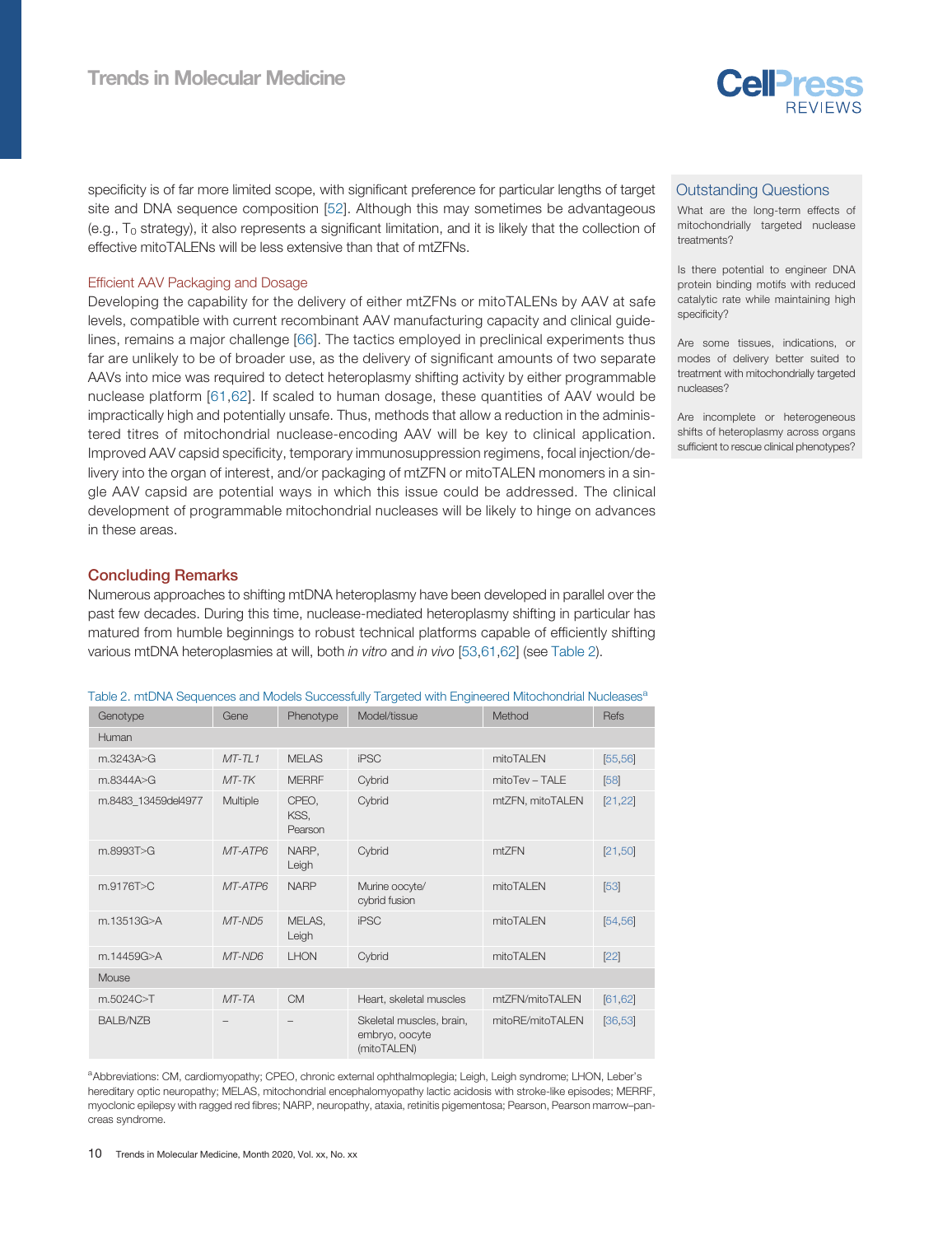

<span id="page-10-0"></span>While the clinical potential of mitochondrially targeted programmable nucleases is clear, the means of transition to clinical use requires further work. Although the application of these nucleases for somatic manipulation of heteroplasmy in patients with mitochondrial disease appears likely, they could similarly be used to eliminate carryover of mutant mtDNA, a potential complication of mitochondrial donation/mitochondrial replacement therapy [5]. Beyond the realms of mitochondrial disease, the mtDNA heteroplasmy of human cancers is also likely to represent a meaningful therapeutic target [2]. However, as potential first-in-class gene therapy approaches, these methods currently face an uncertain regulatory environment in addition to the requirement for necessarily robust preclinical evaluation and assessment.

Obvious challenges and strategic considerations notwithstanding (see Outstanding Questions), the creation of powerful genetic tools, such as mtZFNs and mitoTALENs, has fired the starting gun in the race for heteroplasmic mitochondrial disease gene therapy. The era of mitochondrial genome medicine, while certainly still on the horizon, has never been closer.

#### Disclaimer Statement

D.M.T., M.M., and P.A.G. are members of the Scientific Advisory Board and shareholders of Pretzel Therapeutics, Inc.

#### **References**

- 1. Lightowlers, R.N. et al. (2015) Mutations causing mitochondrial disease: what is new and what challenges remain? Science 349, 1494–1499
- 2. Gammage, P.A. and Frezza, C. (2019) Mitochondrial DNA: the overlooked oncogenome? BMC Biol. 17 53–10
- Bock, F.J. and Tait, S.W.G. (2019) Mitochondria as multifaceted regulators of cell death. Nat. Rev. Mol. Cell Biol. 17, 608
- 4. Suomalainen, A. and Battersby, B.J. (2018) Mitochondrial diseases: the contribution of organelle stress responses to pathology. Nat. Rev. Mol. Cell Biol. 19, 77–92
- 5. Herbert, M. and Turnbull, D. (2018) Progress in mitochondrial eplacement therapies. Nat. Rev. Mol. Cell Biol. 19, 71–72
- 6. Patananan, A.N. et al. (2016) Modifying the mitochondrial genome. Cell Metab. 23, 785–796
- 7. Gammage, P.A. et al. (2018) Mitochondrial genome engineering: the revolution may not be CRISPR-ized. Trends Genet. 34, 101–110
- Gorman, G.S. et al. (2015) Prevalence of nuclear and mitochondrial DNA mutations related to adult mitochondrial disease. Ann. Neurol. 77, 753–759
- 9. Gustafsson, C.M. et al. (2016) Maintenance and expression of mammalian mitochondrial DNA. Annu. Rev. Biochem. 85, 133–160
- 10. Gorman, G.S. et al. (2016) Mitochondrial diseases. Nat. Rev. Dis. Primers 2, 16080
- 11. Floros, V.I. et al. (2018) Segregation of mitochondrial DNA heteroplasmy through a developmental genetic bottleneck in human embryos. Nat. Cell Biol. 20, 144–151
- 12. Viscomi, C. et al. (2015) Emerging concepts in the therapy of mitochondrial disease. Biochim. Biophys. Acta 1847, 544–557
- 13. Naeem, M.M. and Sondheimer, N. (2019) Heteroplasmy shifting as therapy for mitochondrial disorders. Adv. Exp. Med. Biol. 1158, 257–267
- 14. Suen, D.-F. et al. (2010) Parkin overexpression selects against a deleterious mtDNA mutation in heteroplasmic cybrid cells. Proc. Natl. Acad. Sci. U. S. A. 107, 11835–11840
- 15. Kandul, N.P. et al. (2016) Selective removal of deletion-bearing mitochondrial DNA in heteroplasmic Drosophila. Nat. Commun. 7, 13100
- 16. Taylor, R.W. et al. (1997) Selective inhibition of mutant human mitochondrial DNA replication in vitro by peptide nucleic acids. Nat. Genet. 15, 212–215
- 17. Sembongi, H. et al. (2007) The yeast Holliday junction resolvase, CCE1, can restore wild-type mitochondrial DNA to human cells

carrying rearranged mitochondrial DNA. Hum. Mol. Genet. 16, 2306–2314

- 18. Manfredi, G. et al. (1999) Oligomycin induces a decrease in the cellular content of a pathogenic mutation in the human mitochondrial ATPase 6 gene. J. Biol. Chem. 274, 9386–9391
- 19. Clark, K.M. et al. (1997) Reversal of a mitochondrial DNA defect in human skeletal muscle. Nat. Genet. 16, 222–224
- 20. Naeem, M.M. et al. (2019) G-quadruplex-mediated reduction of a pathogenic mitochondrial heteroplasmy. Hum. Mol. Genet. 28, 3163–3174
- 21. Gammage, P.A. et al. (2014) Mitochondrially targeted ZFNs for selective degradation of pathogenic mitochondrial genomes bearing large-scale deletions or point mutations. EMBO Mol. Med. 6, 458–466
- 22. Bacman, S.R. et al. (2013) Specific elimination of mutant mitochondrial genomes in patient-derived cells by mitoTALENs. Nat. Med. 19, 1111–1113
- 23. Chinnery, P.F. et al. (1999) Peptide nucleic acid delivery to human mitochondria. Gene Ther. 6, 1919–1928
- 24. Flierl, A. et al. (2003) Targeted delivery of DNA to the mitochondrial compartment via import sequence-conjugated peptide nucleic acid. Mol. Ther. 7, 550–557
- 25. Muratovska, A. et al. (2001) Targeting peptide nucleic acid (PNA) oligomers to mitochondria within cells by conjugation to lipophilic cations: implications for mitochondrial DNA replication, expression and disease. Nucleic Acids Res. 29, 1852–1863
- 26. Hoogewijs, K. et al. (2016) Assessing the delivery of molecules to the mitochondrial matrix using click chemistry. Chembiochem 17, 1312–1316
- 27. Loutre, R. et al. (2018) Can mitochondrial DNA be CRISPR-ized: pro and contra. Il IBMB Life 70, 1233-1239
- 28. Srivastava, S. and Moraes, C.T. (2001) Manipulating mitochondrial DNA heteroplasmy by a mitochondrially targeted restriction endonuclease. Hum. Mol. Genet. 10, 3093–3099
- 29. Tanaka, M. et al. (2002) Gene therapy for mitochondrial disease by delivering restriction endonuclease SmaI into mitochondria. J. Biomed. Sci. 9, 534–541
- 30. Alexeyev, M.F. et al. (2008) Selective elimination of mutant mitochondrial genomes as therapeutic strategy for the treatment of NARP and MILS syndromes. Gene Ther. 15, 516–523
- 31. Moraes, C.T. (2001) What regulates mitochondrial DNA copy number in animal cells? Trends Genet. 17, 199–205
- 32. Peeva, V. et al. (2018) Linear mitochondrial DNA is rapidly degraded by components of the replication machinery. Nat. Commun. 9, 1727